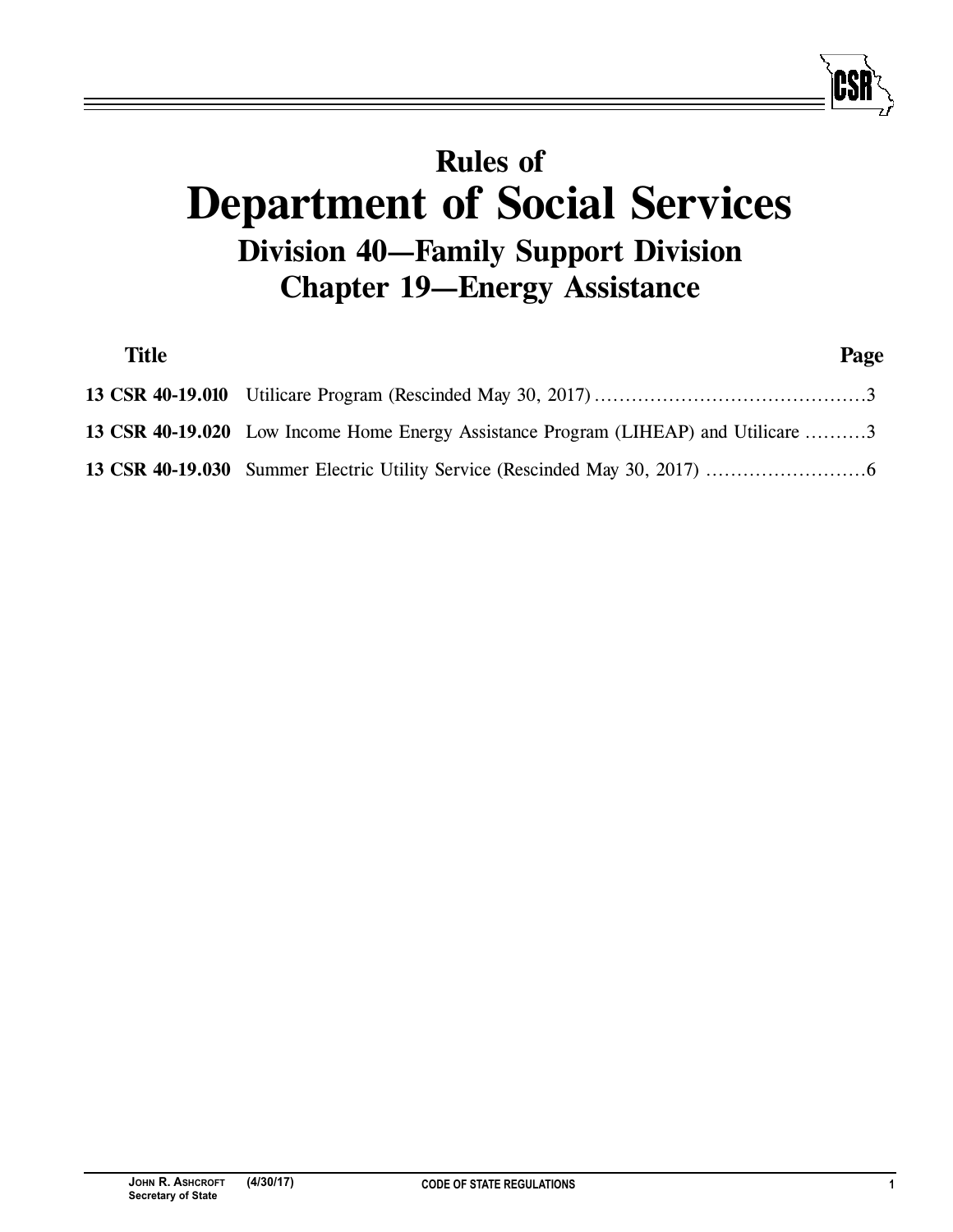

## **Title 13—DEPARTMENT OF SOCIAL SERVICES Division 40—Family Support Division Chapter 19—Energy Assistance**

## **13 CSR 40-19.010 Utilicare Program** (Rescinded May 30, 2017)

*AUTHORITY: section 207.022, RSMo 1994. Emergency rule filed Nov. 9, 1979, effective Nov. 19, 1979, expired Feb. 10, 1980. Original rule filed Nov. 9, 1979, effective Feb. 11, 1980. Emergency amendment filed Dec. 11, 1979, effective Dec. 21, 1979, expired Feb. 10, 1980. Amended: Filed Feb. 8, 1980, effective May 11, 1980. Emergency amendment filed Nov. 26, 1980, effective Dec. 6, 1980, expired March 11, 1981. Amended: Filed Nov. 26, 1980, effective March 12, 1981. Emergency amendment filed Nov. 19, 1981, effective Dec. 1, 1981, expired March 10, 1982. Amended: Filed Nov. 19, 1981, effective March 11, 1982. Emergency amendment filed Oct. 29, 1982, effective Nov. 15, 1982, expired Feb. 10, 1983. Amended: Filed Oct. 29, 1982, effective Feb. 11, 1983. Rescinded: Filed Sept. 21, 2016, effective May 30, 2017.*

#### **13 CSR 40-19.020 Low Income Home Energy Assistance Program (LIHEAP) and Utilicare**

*PURPOSE: This rule establishes the basic policies and procedures to determine eligibility and amount of benefits to be paid under Missouri's Utilicare and Low Income Home Energy Assistance Program (collectively known as "LIHEAP"). This program is designed to assist eligible, low income individuals, particularly those with the lowest income who pay a high proportion of household income for home energy, in meeting their immediate energy needs.*

(1) Scope: This rule establishes procedures for the implementation of the Low Income Home Energy Assistance Program and Utilicare, collectively referred to in this rule as "LIHEAP". This rule establishes the requirements governing the eligibility of households under the program, pursuant to 42 U.S.C. sections 8621-8630 and sections 660.100- 660.136, RSMo.

## (2) Definitions.

(A) "Applicant" shall be defined as the individual whose signature, or whose signature as written by the individual's guardian/conservator or power of attorney, is on the application.

(B) "Crisis" shall be defined as any of the

following:

1. The receipt of a termination or disconnect notice indicating a specific disconnect date;

2. The issuance of a final billing statement advising the account has been terminated;

3. A situation in which a propane tank is filled at less than twenty-percent (20%) capacity;

4. A situation in which the customer is a cash on delivery (COD) customer; or

5. A situation in which a pre-paid electric customer indicates their pre-paid usage is about to run out.

(C) "Disabled" shall be defined as an individual who is totally and permanently disabled or blind and is receiving one (1) or more of the following: Civil Service Disability, Medical Assistance, Railroad Retirement Disability Benefits, Social Security Disability Benefits, State Aid to the Blind, State Blind Pension, State Supplemental Payments, Supplemental Security Income Program, or Veterans Administration Disability Benefits.

(D) "Elderly" shall be defined as sixty-five (65) years of age or older to receive the LIHEAP income deduction, as established in section (3) of this rule, and sixty (60) years of age or older for federal reporting purposes, as required under 45 CFR section 96.82.

(E) "Fuel source" shall be defined as the fuel consumed in the operation of an appliance manufactured and used for the purpose of heating or cooling a household.

(F) "Home energy supplier" shall be defined as a public or private business engaged in the retail sale of home heating and cooling fuel, including public or private investor owned utilities, municipally owned utilities, rural electric cooperatives, and privately owned distributorships.

(G) "Household" shall be defined as an individual(s) living in private living quarters (a space with a private entrance) for which residential heat is purchased in common.

(H) "Income" shall be defined as monthly revenue obtained that is either earned or unearned.

(I) A "landlord household" shall be defined as a household in which the landlord sends the household a separate bill to cover the heating and cooling costs. Landlord households may receive both Energy Assistance (EA) and Energy Crisis Intervention Program (ECIP) benefits.

(J) "LIHEAP fiscal year" shall be defined as the federal fiscal year, October 1–September 30.

(K) "Live-in-attendant" shall be defined as an individual living in the household who receives wages to provide medical/child care

and who is not responsible for any household expenses. A relative, as defined in this rule, cannot be considered a live-in-attendant.

(L) "Roomer/boarder" shall be defined as an individual who pays a household for lodging and/or food expenses only, and who is not responsible for any other household expenses. A relative, as defined in this rule, cannot be considered a roomer/boarder.

(M) A "renter household" shall be defined as a household in which heating and/or cooling costs are included in the rent. Renter households may receive EA benefits, but cannot receive ECIP benefits.

(N) "Resources" shall be defined as any assets that are available to an individual, including, but not limited to, annuities, bonds, certificates of deposit, deposits in banks, savings and loan companies, credit unions, and other financial institutions, individual retirement accounts, Keogh's and deferred compensation plans, money markets, mutual funds, and stocks. Resources will be considered available unless documented by the institution holding the resources that they are restricted or inaccessible.

(O) "Participating home energy suppliers" shall be defined as suppliers that sign an agreement with the department.

(P) "Account" shall be defined as a customer account established with a home energy supplier for residential heating and cooling.

(Q) "Relative" shall be defined as an individual who is related to the household member as father, mother, son, daughter, brother, sister, uncle, aunt, first cousin, nephew, niece, husband, wife, father-in-law, daughterin-law, brother-in-law, sister-in-law, stepfather, stepmother, stepson, stepdaughter, stepbrother, half-brother, or half-sister.

(R) "Address of record" shall be defined as the most recent mailing address that the applicant/participant provided to the division.

(3) Federal funds, pursuant to 42 U.S.C. sections 8621–8630, and state funds, pursuant to RSMo 660.100–660.136, may be expended for—

(A) Energy Assistance (EA), which provides a direct one (1) time lump sum payment of utility costs incurred for home heating by qualified Missouri residents continuing so long as funds remain available for this purpose. EA may include additional supplemental payments as determined necessary by the department; or

(B) The Energy Crisis Intervention Program (ECIP), which provides direct payment of utility costs incurred for home heating and cooling by qualified Missouri residents experiencing a crisis, as defined in this rule, so long as funds remain available for this purpose.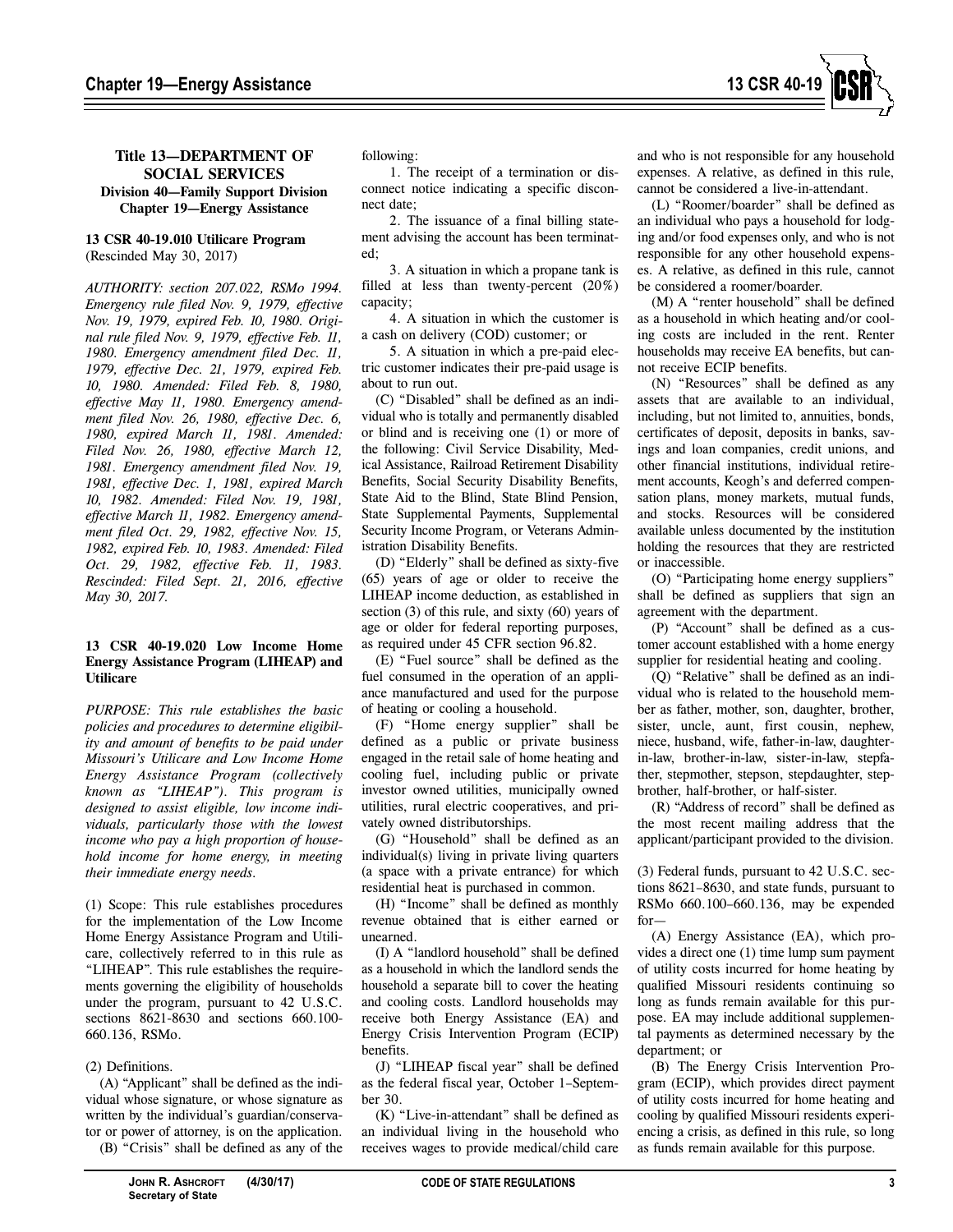

(4) Not more than one (1) LIHEAP qualified EA benefit will be paid for each qualified individual eligible household, with the exception of a possible additional supplemental payment, during any LIHEAP fiscal year.

(A) Only one (1) individual on a multiple named fuel bill account will be eligible to receive LIHEAP benefits.

(B) If the fuel bill account is in the name of an individual under the age of eighteen (18) and there is another household member that is age eighteen (18) or older, the account name must be changed to an adult household member's name. If the oldest individual in the household is under the age of eighteen (18), that individual may be considered the account holder only with division approval.

(5) ECIP benefits must not exceed the amount needed to resolve the energy crisis, up to the maximum amount of eight hundred dollars (\$800) for winter assistance for the months of November through May, and three hundred dollars (\$300) for summer assistance for the months of June through September, so long as funds remain available for this purpose.

(6) LIHEAP qualified households must meet all of the following criteria to be eligible for benefits under the program:

(A) All household members must be a citizen of the United States or be a legal permanent resident admitted to the United States for permanent residence status and a current resident of Missouri;

(B) Each household's resources may not exceed three thousand dollars (\$3,000);

(C) Each household must establish that they have an account in their name or meet the definition of a renter/landlord household, pursuant to this rule, and are incurring heating/cooling costs; and

(D) Each household must meet the specified income guidelines based on their household size, as established in section (14) of this rule.

1. Households with applicants or their spouses who are elderly or disabled shall be entitled to a one hundred dollar- (\$100-) deduction for medical expenses when determining income eligibility;

(E) All ineligible and eligible LIHEAP applicants will receive written notification by mail to the address of record. Applicants may choose to receive notification by electronic mail or text message, if the division has established a policy that gives applicants and/or participants this option. The notification shall advise them of their right to request a fair hearing regarding the decision made on their application. LIHEAP applicants can request a hearing for denial of their application, a lack

of timeliness, or as otherwise provided for in section 208.080, RSMo.

(7) A household meeting any of the following conditions will not be eligible to receive LIHEAP benefits:

(A) A household that is located outside the State of Missouri. This does not include a household that has a mailing address of another state, but that is physically located in Missouri;

(B) A household which resides in a professional, practical, or domiciliary nursing or boarding home and does not pay a home energy supplier or landlord directly for heating/cooling costs;

(C) A household which resides in a hotel, motel, dormitory, or temporary shelter, and does not pay a home energy supplier or landlord directly for heating/cooling costs;

(D) A household which resides in government subsidized housing, unless they are paying a home energy supplier or are billed by the landlord/housing authority for any out-ofpocket heating/cooling costs;

(E) A household in a transitional living situation that has its heating/cooling paid for by the Department of Mental Health;

(F) A household that has a credit balance with its fuel supplier that is in excess of fivehundred dollars (\$500), with the exception of households who pre-pay for their fuel;

(G) A household that cuts its own wood, when wood is the household's primary source of heating; and

(H) A household residing in a recreational vehicle (RV), travel trailer, tent, shed, or other dwelling residing at the same address as, and sharing the same meter or source of power with, a household that has already received EA in the current LIHEAP fiscal year. (One  $(1)$  Meter + One  $(1)$  Bill = One (1) Household).

(8) Individuals meeting any of the following conditions shall not be included in a LIHEAP household:

(A) Individuals that are not citizens of the United States or a legal permanent resident;

(B) Individuals that are not living in the home at the time of application, unless the individual(s) was temporarily out of their home due to service termination;

(C) Individuals that are incarcerated;

(D) Individuals defined as roomers, boarders, or live-in-attendants;

(E) Deceased individuals, unless determined eligible prior to their date of death, and surviving household members exist; and

(F) Individuals that have been approved in a Missouri EA case or individuals moving into a household that has previously received

EA in the current LIHEAP fiscal year at the same address. Eligibility will not be affected for individuals who have received LIHEAP benefits from another state in the same program year. Individuals that have been approved for EA in another household but require a new application due to change in address or supplier, may be eligible for ECIP only benefits as long as all other LIHEAP eligibility requirements have been met.

(9) Applicants shall use form EA-1 to apply for LIHEAP benefits. General application procedures for programs administered by the division are found in 13 CSR 40-2.010. For anything in this rule conflicting with the general application procedures in 13 CSR 40- 2.010, this regulation controls for the application procedures for LIHEAP.

(A) The application form for LIHEAP benefits may be obtained by contacting the division or by accessing the department website (www.dss.mo.gov).

(B) The applicant shall provide and attest to the following information when making an application for LIHEAP benefits:

1. Applicant's contact information, including a home address and a mailing address, if different from the home address;

2. Applicant's and all other household member's identifying information, including name, Social Security number, date of birth, relationship to applicant, and citizenship status;

3. Utility and household information, including whether or not the applicant owns or plans on buying his/her home, whether or not the home has been weatherized by the local weatherization program, whether or not the home is all electric, the primary/main form of energy and secondary/other form of energy, if any, used to heat the home, and energy supplier information including supplier name, city, name on the account, and account number;

4. Landlord information, if applicable, including whether the applicant has an account with an energy supplier in his/her landlord's name and is billed by the landlord, whether or not the applicant lives in subsidized housing and the heating and cooling costs are included in the rent, and the landlord's name, address, and phone number;

5. For each household member that received income from a job in the calendar month preceding the month in which the application is submitted to the division, include the member's name, employer name and address, how often the individual is paid, gross pay, current employment status, and provide all income documentation for that month on everyone in the household that works. This

**Secretary of State**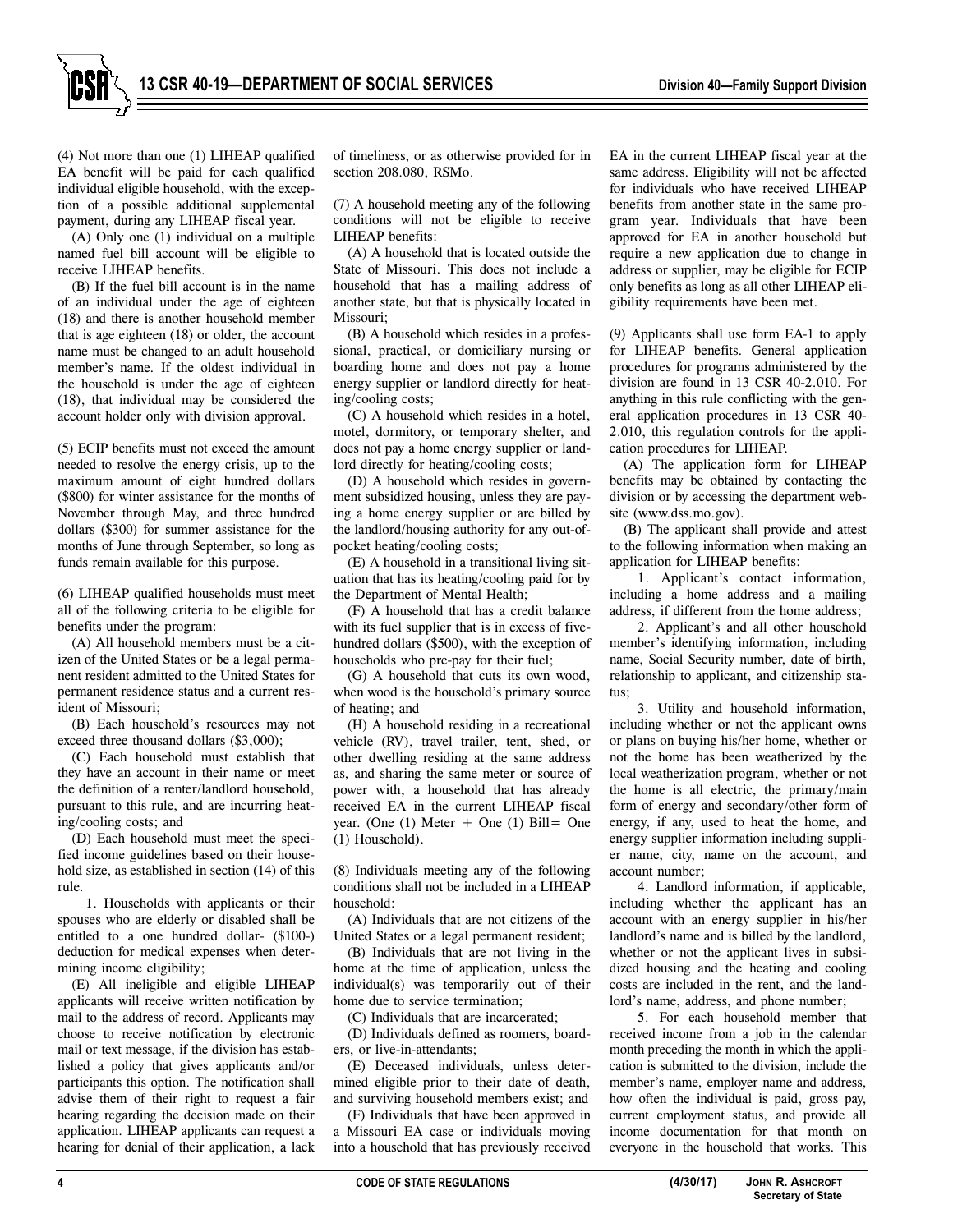documentation includes, but is not limited to, wages (regular pay), vacation, sick leave, bonuses, and tips;

6. If anyone in the household receives income from self-employment, the applicant must provide a copy of the most recent Federal Income Tax Form 1040, and any accompanying schedules and other relevant forms, for each household member who is selfemployed;

7. If anyone in the household pays court ordered Child Support, provide the amount paid in the last month and the eight- (8-) digit Child Support Case Number;

8. Any and all income received by any household member from sources other than a job or business, including the amount received and how often; and

9. Any and all resources, as defined in this rule.

(C) By submitting information to the division, an applicant or household member is certifying that the information is true, accurate, and complete.

(D) Applicants must provide additional application documentation as requested by the division, pursuant to Chapter 208, RSMo.

(E) The division will begin accepting applications on October 1, and processing applications on November 1, for households that include members who are elderly or disabled, as defined in this rule. The division will begin accepting all other household applications on November 1, and will begin processing those applications starting on December 1. If an acceptance or processing date falls on a weekend or holiday, the division will begin accepting/processing applications on the following work day.

(F) The applicant and anyone acting on their behalf have a continuing obligation to notify the division if any information specified in the application changes within ten (10) days of the change. Failure to do so may result in an adverse effect on the account, including, but not limited to, termination of LIHEAP benefits.

(G) Any notices will be sent to the address of record, and service by first class mail to the last known address of record in the department's system shall be good service for all notices for all purposes.

(10) Amounts paid by the department above the amount that the household was eligible to receive shall be an overpayment and may be collected as a debt due the state.

(11) In addition to any remedies authorized by law, the division may recover outstanding EA overpayments made in a prior year's pro-

grams by deducting the overpayment from the current year's EA benefit payment.

(12) Any LIHEAP eligible household whose home energy supplier does not participate in the program, or declines to provide service to the household, qualifies for a direct LIHEAP EA payment, to be paid to the applicant in an amount as determined under section (14) of this rule.

(13) A LIHEAP eligible renter household whose home heating costs are included as a part of their regular monthly rental charge will receive a one- (1-) time Energy Assistance (EA) direct cash payment equal to no more than eight percent (8%) of their annual rental charge not to exceed the maximum EA benefit payment.

(14) EA payments are determined by household size, income range, and fuel source, using metrics established by the division. Monthly Income Federal Poverty ranges are A: 0-25% of the Federal Poverty Level, as set by the U.S. Department of Health and Human Services each year, B: 26-50%, C: 51-75%, D: 76-100%, E: 101-125% and F: 126-135%.

#### **Payment Levels for Missouri Primary Fuel Monthly Income Federal Poverty Level**

| <b>Fuel Type</b> | A     | в     | C     | D     | E     | F        |
|------------------|-------|-------|-------|-------|-------|----------|
| Natural          |       |       |       |       |       |          |
| Gas              | \$296 | \$278 | \$259 | \$240 | \$221 | \$203    |
| Tank             |       |       |       |       |       |          |
| Propane          | \$450 | \$413 | \$375 | \$338 | \$300 | \$263    |
| Electric         | \$289 | \$270 | \$251 | \$233 | \$214 | \$195    |
| Fuel Oil         | \$296 | \$278 | \$259 | \$240 | \$221 | \$203    |
| Wood             | \$199 | \$180 | \$161 | \$143 | \$124 | \$105    |
| Kerosene         | \$139 | \$120 | \$101 | \$ 83 | \$64  | \$45     |
| Cylinder         |       |       |       |       |       |          |
| Propane          | \$161 | \$143 | \$124 | \$105 | \$86  | \$<br>68 |
|                  |       |       |       |       |       |          |